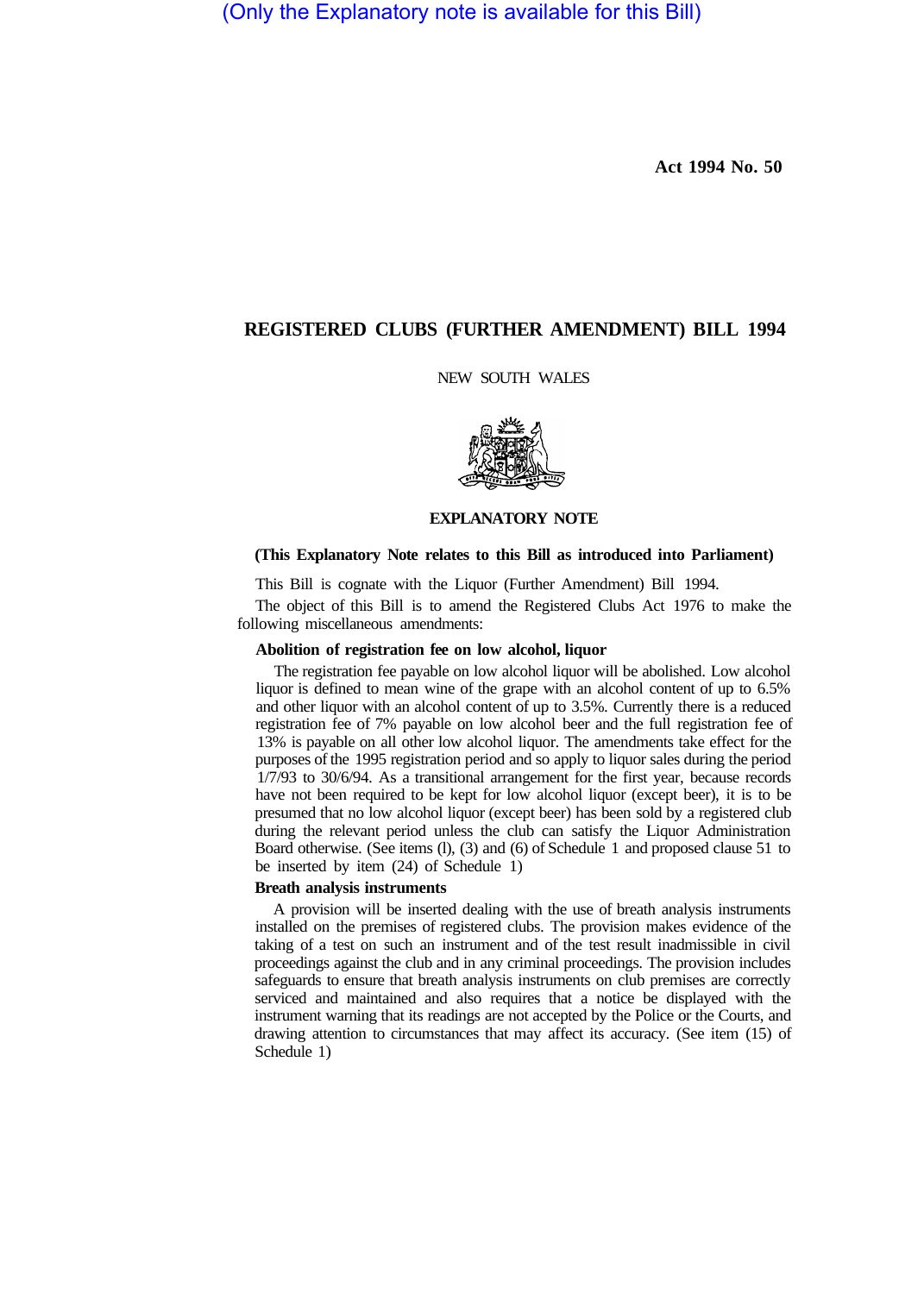#### **Complaints against registered clubs**

The provision dealing with complaints against registered clubs will be amended so that action can be taken on a complaint that a club has not been conducted in accordance with the requirements of the Act, even if at the time the complaint is dealt with the breach has been rectified. (See item (4) (a) and (d) of Schedule 1) The provision will also be amended to make it clear that the Licensing Court has the option of taking no action even when if finds a complaint established, for consistency with the parallel provision of the Liquor Act 1982. (See item (4) (b) and (c) of Schedule 1)

#### **Complaints against gaming-related licensees**

The provision dealing with complaints against gaming-related licensees will be amended to make it clear that the Licensing Court has the option of taking no action even when if finds a complaint established, for consistency with the parallel provision of the Liquor Act 1982. (See item (21) of Schedule 1)

## **Secrecy**

The section dealing with secrecy of information obtained under the Act will be amended to permit disclosure to a person who is engaged in the administration of the Act and is authorised by the Minister to receive information under the section. (See item (17) of Schedule 1)

## **Complaints about disturbance**

A complaint against a registered club about disturbance of the quiet and good order of the neighbourhood will be required to be made or verified by statutory declaration. Currently the Board has a discretion whether to require a statutory declaration. (See item (5) of Schedule 1)

## **Persons acting as secretary of registered club**

An offence provision that prohibits unauthorised persons acting as the secretary of a registered club will be amended to provide that a person is considered to be acting as secretary of a registered club when holding a management position in which he or she is responsible to the governing body of the club for the management of the business and affairs of the club or is otherwise responsible for the exercise of the functions of chief executive officer of the club. (See item (8) (b) of Schedule 1)

Penalties for offences concerning unauthorised persons acting as the secretary of a registered club will be increased. (See items (7) (a), (8) (a) and (9) of Schedule 1)

# **Conduct of club elections by Electoral Commissioner**

An application by a registered club for the Electoral Commissioner to conduct an election of the governing body of the club will not be able to be withdrawn by the club except with the approval of the Electoral Commissioner. (See item (10) (a) of Schedule 1) The existing power of the Electoral Commissioner and authorised officers to give directions as to the conduct of club elections will be amended to make it clear that it extends to empower the giving of directions for the purpose of ensuring that elections are conducted in accordance with sound and democratic electoral practices and procedures and methods of voting. (See item (10) (b) of Schedule 1) The penalty for an existing offence dealing with obstruction and failure to comply with official directions in the context of elections conducted by the Electoral Commissioner will be increased from 5 penalty units to 20 penalty units. (See item (10) (c) of Schedule 1)